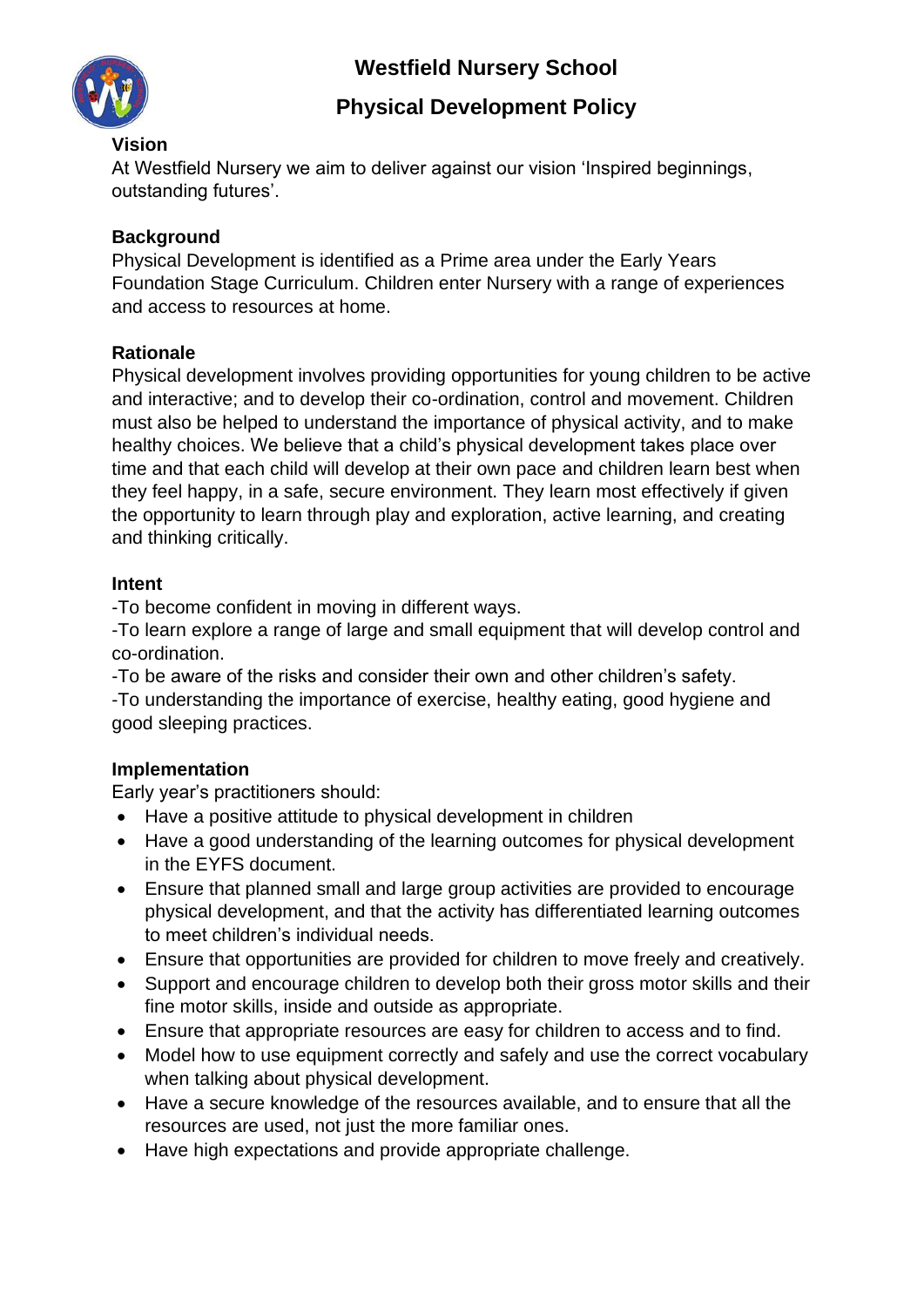- Move in a variety of different ways, according to their ability, such as crawling, shuffling, walking (supported or unsupported), running, jumping and hopping.
- Develop spatial awareness and be able to change speed and direction to avoid obstacles.
- Use climbing equipment safely and confidently, travelling over, under and around it.
- Use large and small equipment, such as balls for throwing, kicking, catching and pushing.
- Use steps safely.
- Develop their gross motor skills, by drawing lines and circles on a larger scale.
- Identify a dominant hand
- Reach for, pick up and hold objects in their hands and with their fingers
- Use one handed equipment with good control, such as scissors.
- Use tools, such as hammers from the tap tap shapes, balance blocks, pour from jugs and turn pages in a book to develop their fine motor skills.
- Hold mark making tools with their hands, starting off with a palmar grasp and then developing a three-finger tripod grip.
- Hold their own cup and feed themselves (children use open topped cups and doidy cups are available if children need more support).
- Communicate their need for the potty or the toilet, eventually encouraging them to use the toilet on their own and gain more bladder and bowel control.
- Encourage children to dress themselves e.g. children may learn to put on their coat before doing up the zip.
- Develop their understanding of good practices and routines with regard to exercise, eating, sleeping and hygiene.
- Use equipment safely and learn how to transport equipment safely, such as scissors.
- Develop their understanding of danger and safety when tackling new challenges or taking risks.
- Eat healthily at lunchtime if they stay at Nursery all day- see leaflet Healthy packed lunches.

## **Roles and Responsibilities**

Overall curriculum lead is Mrs Andrews, lead teacher. Class leaders take responsibility for planning physical development.

## **Resources**

Outside and inside, we have a wide variety of small and large equipment that can be used for physical development. Examples of resources outside include static equipment, bikes, scooters, blocks, garden tools and small games equipment. Examples of resources inside include mark making equipment, scissors, tweezers, jugs, construction, malleable materials and threading. All the staff are aware of the equipment that can be used to enhance physical development for children. Children should be encouraged to share in the responsibility for the equipment and have clear expectations regarding storage, use and care. It is everyone's responsibility to ensure that all resources are in good working order and appropriate for the children's stage of development.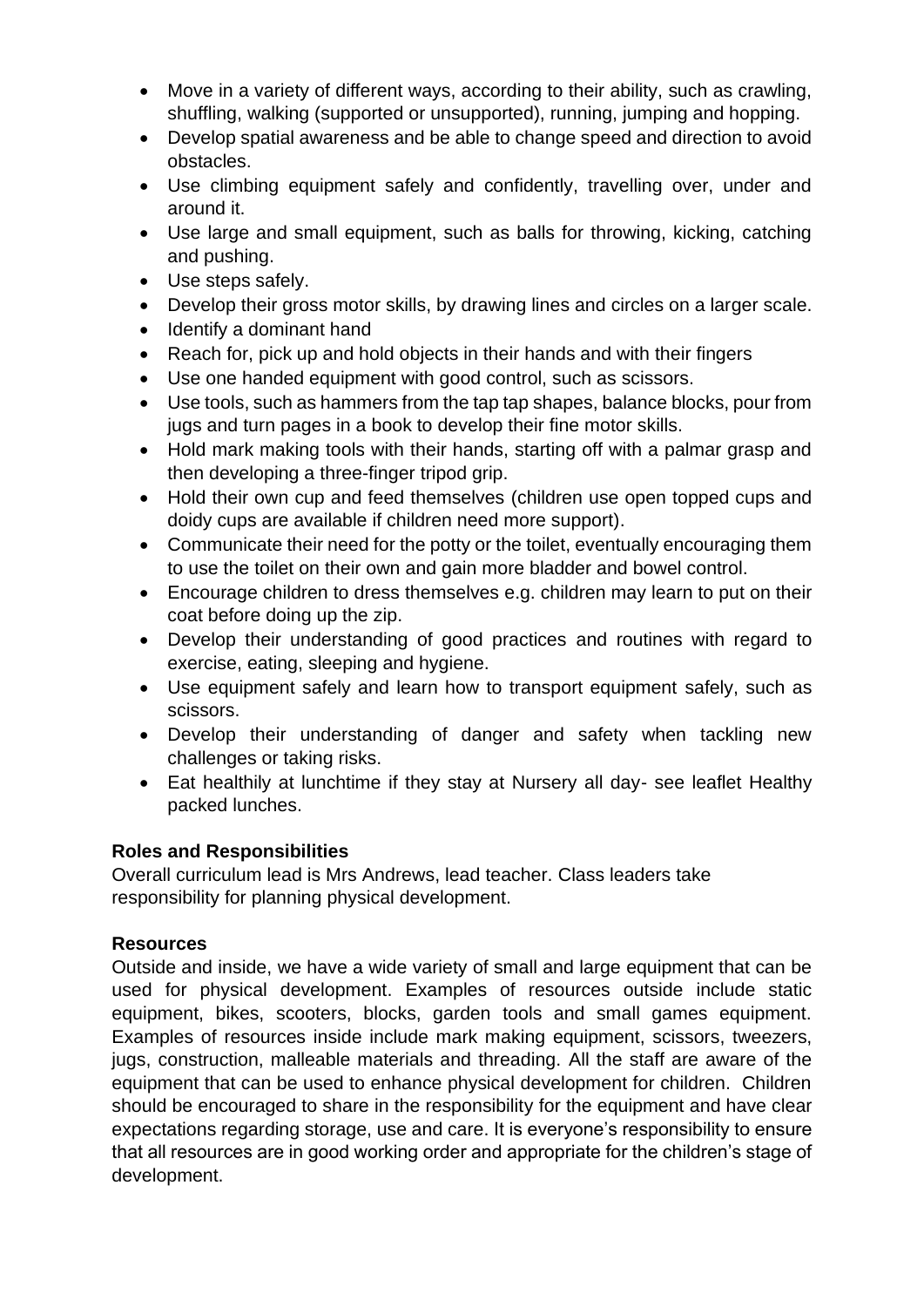#### **Safety**

Staff will ensure all resources that are put out are safe and useable for children, staff will also ensure that the outside and inside area is checked during the morning health and safety check.

#### **Other Opportunities**

We see this area as so important that we are proud to hold the Healthy Smiles Award, there is a display board and evidence file in the school entrance hall for parents/ carers to access. All children who attend a morning session have a weekly physical activity provided by Activ8. This fun activity, held in Beecroft Community Centre, supports children in their acquisition of literacy and numeracy through physically active sessions including basic movement skills, small games equipment and dance moves. The Nursery also promotes health in other activities such as the sponsored bounce held during the summer term.

#### **Equal Opportunities**

All practitioners must have high expectations of what the children can achieve regardless of gender, ability, race or culture/social backgrounds. Any observed inequality such as an activity only being accessed by a particular group, needs to be discussed and addressed. It is important to consider the cognitive and English language abilities of the children for whom is an additional language and for children with special needs.

#### **Working with Parents/ Carers**

We actively encourage our children and their families in this area. Parents/ carers can learn more about physical development at the curriculum stay and play day. The expectations of the EYFS are shared via the website.

#### **Assessment, Monitoring and Moderation**

Two-year checks are completed for those children starting in our two-year-old class.

Two weeks after settling in week a baseline is completed. Assessments are then completed at the end of each term so the school can monitor progress and target next steps.

The school has a program to monitor and evaluate the work of the school through regular scrutiny of policy, planning, assessment, observations and feedback from staff, parents and carers.

The judgements staff make are moderated with outside agencies to support validation of these assessments.

**Impact** (Based on exit data/ questionnaires from June 2021) Children make better than expected progress from initial baselines. Children in receipt of Early Years Pupil Premium make expected progress. EAL children make better than expected progress. Children with additional needs made progress against their needs. Children report they like a range of gross and fine motor activities such as playing tag, using bikes and scooters, painting and play dough.